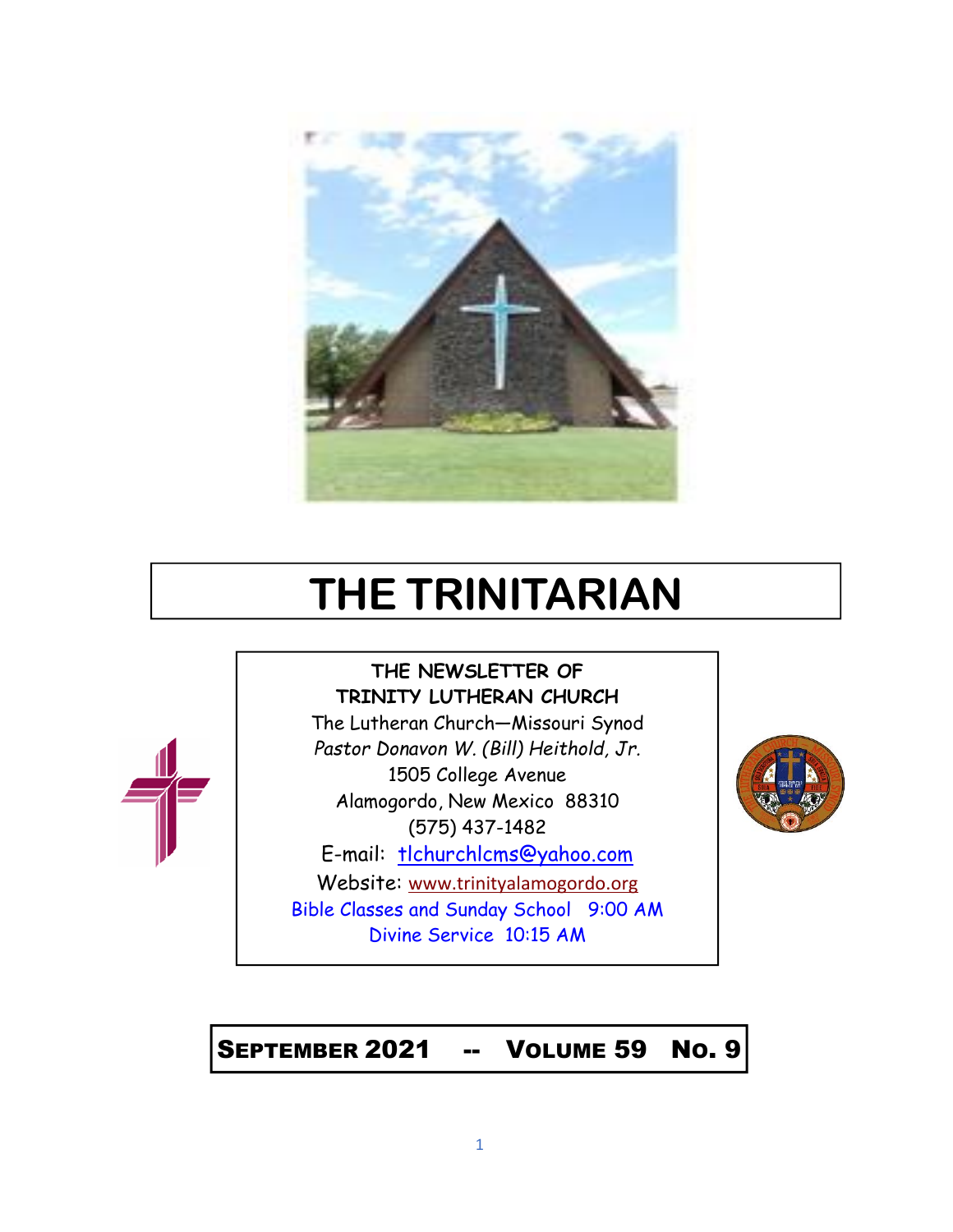# FROM THE PASTOR

As I "labor" over this article that Jan wishes was in her in-box a couple days ago, I remembered an article, book or maybe one of those programs I listen to of a person who talked of the curse of the garden and how Genesis talks of there would now be weeds and it would now be a struggle to put food on the table. He also talked of how, even though all the world seems that God was punishing Adam and Eve and the devil, He was also blessing creation.

Yes, the devil would begin his warfare with a literal vengeance and yes, Eve would have to deal with the pain of childbirth and her and future brides desire would be for their husbands. Adam and future men would, by the sweat of their brows would work to provide themselves and their families until the death that was promised him and Eve would come to pass and he would return to the dust from which he was formed.

We tend to think of work as a curse and yet what did the guy talk about? How with sin in the world, how much that curse of work, really is a blessing in many ways. What is it like to work hard, get a task accomplished and to sit back and relax? Yes, it is blessing even though you had to sweat it.

Maybe we haven't thought of work as a blessing but what else was said about work? Paul in his 2nd letter to the Thessalonians wrote: 3:10 For even when we were with you, we would give you this command: If anyone is not willing to work, let him not eat.

In times past for us here in the USA and for many still today, the work of the day only gets you the food on the table and in some instances, not very good or substantial food. We don't think too much of working just to have enough to eat but if we were in that situation, we might see the need for God to provide even more.

As we give thanks to God for the ability to work and the work of many who have made this nation what it is, let us not forget that there is still work to do, sweat to endure and the greatest work of all for us to do, to spread the good news of the Savior, Jesus, who did the ultimate work of taking on the sins of the world and winning salvation for all.

Pastor

# \*\*\*\*\*\*\*\* ELDERS MESSAGE

LISTEN: How many times do you remember saying ' LISTEN' to a child?

I say it to cause my granddaughter Hailey to get her attention or to distract her from doing something wrong. Usually I say it when a loud truck or the train passes by her house to get her to recognize the sound and associate it with the item causing it. The' Sound of Freedom'(an F-16 passing overhead)used to frighten her to the point she would run to me and jump into my arms for protection. I would explain to her that it was only an airplane and to not be alarmed by the sound.

Thunder and lightning presents another 'teachable moment'. I tell her that is GOD showing us the glory of HIS natural world and that precious rain will usually follow.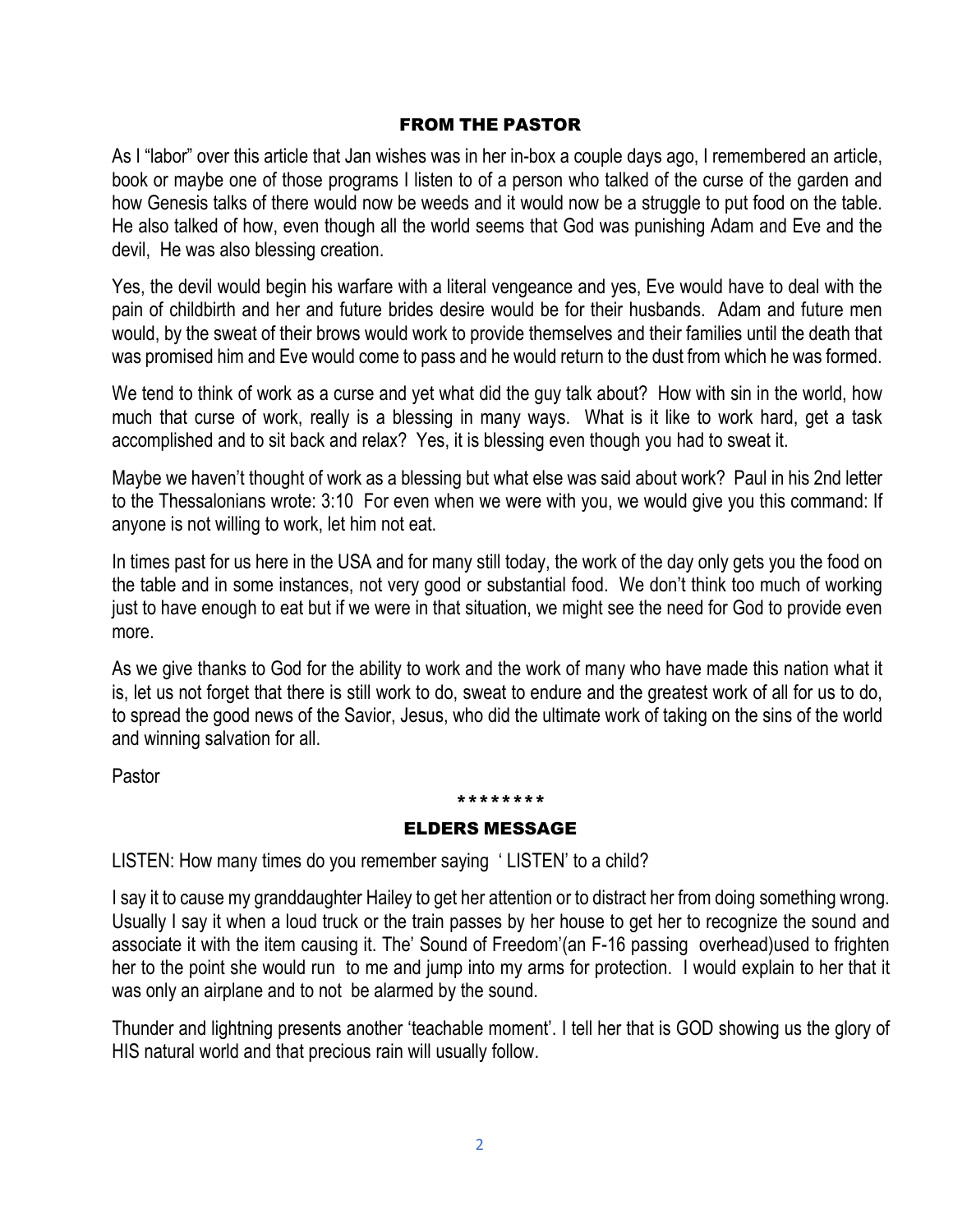A friend of mine sent me this message: GOD wants you to know that divine messages come to you all the time. They come through dreams, through snatches of songs, through things you read which resonate with you, through synchronistic conversations, and most of all, in the quiet recesses of your heart through the indwelling Holy Spirit. You may not have encounters with burning bushes, but that doesn't mean GOD isn't talking to you.

We hear GOD talking to us in the sermons delivered by Pastor Bill, the Old and New Testament readings, and the lessons of the Holy Gospel. We most importantly get GOD's messages through study of the Scriptures, both alone and in group settings.

We are all the children of GOD. Do you "LISTEN" when HE speaks to you?

Jim Wilkes, Head Elder

#### \*\*\*\*\*\*\*\*

# FROM THE CONGREGATION PRESIDENT:

Our board met on August 19, and below is a summary of the items discussed.

**Vice President**: I was informed last Sunday that Ben and Ericka Clark will be moving to Roswell in September. Matt Clark has volunteered to learn how to run the sound/media system. I'm also being trained. I will once again ask for volunteers to train on the system in order to relieve Matt and Cindi Anderson. Ideally I would like to have enough people trained to rotate the duty on a monthly basis.

**Trustee**: With departure of Ben and Ericka, we will have to find a new custodian. Discussion on how to set up the contract for the new custodian based on the number of hours to complete the job in order to keep the payment in line with other paid employees.

**Education**: The summer youth activities and VBS were very successful this year. The weekly youth activities proved to be a good outreach as there were several kids at both the younger and older youth activities from outside the church. All the kids had fun. We also had a great turn out for VBS. We had planned for 30 kids and ended up having 39 kids by the end of the week. We had to stretch the supplies some but it all worked out and the kids all had fun learning stories about Jesus throughout the week. We would like to thank the congregation for their support with all of these summer activities. We continued to have Sunday School through the summer. I plan to advertise in the bulletin in an effort to get more kids back into Sunday School.

**Stewardship**: Acts 20:35 "It is more blessed to give than to receive." Thanks to the generosity of Irma Tenopir's and Lorraine Jorgensen's loved ones we will have a "life size" Nativity set gracing our front lawn this Christmas season. Pastor was able to order the set and it has been paid for out of the memorial funds. Pastor shared that there may be more funds to come and he suggested that we order more sheep to add to the set. I think that is a wonderful plan. As far as I know, the lawn mower purchased with memorial funds for Ila Shelter is now in operating condition. Question: How many sheep came with the set? Answer: one. We will look at ordering more.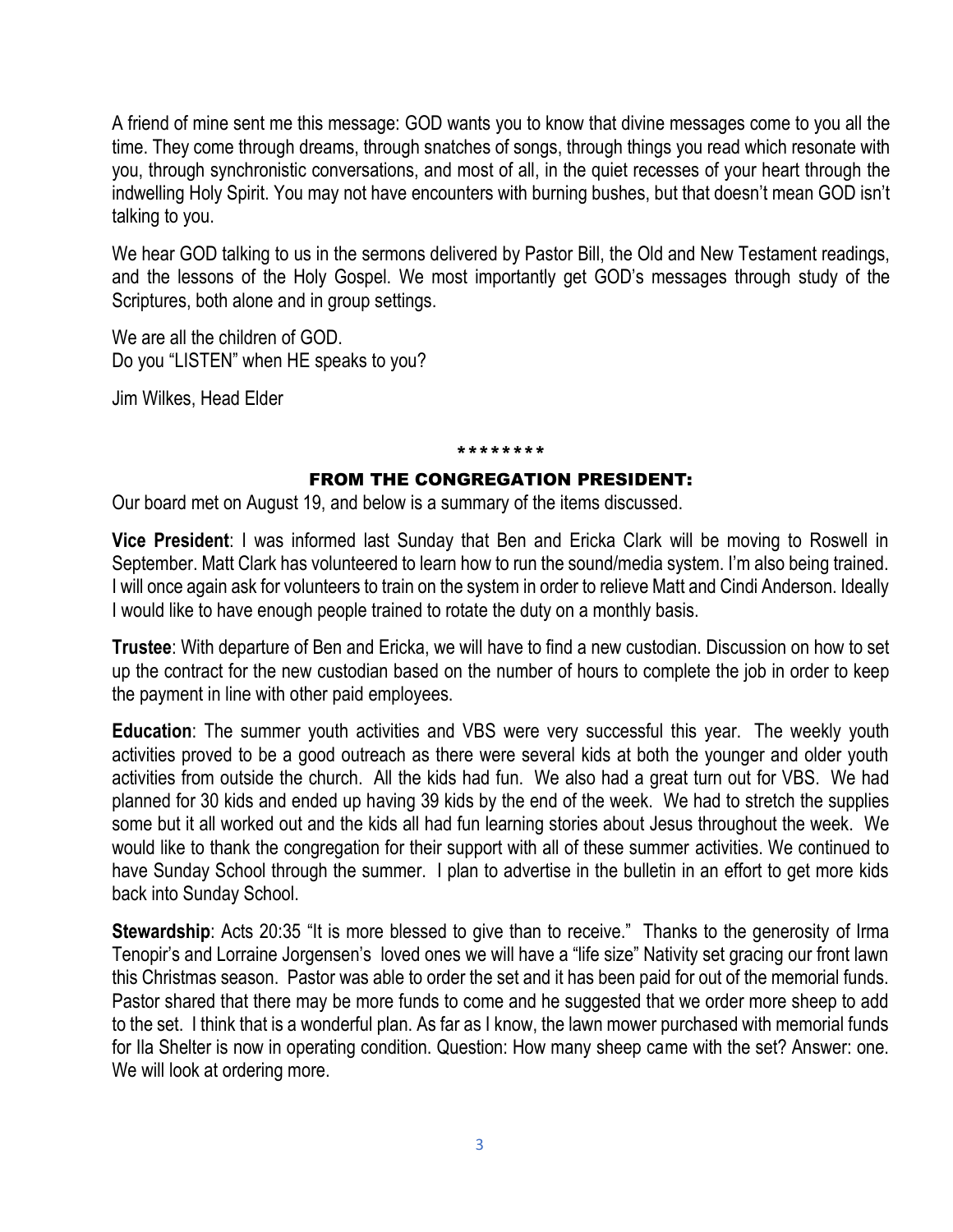**Unfinished Business**: (1) Electronic Funds Transfer Status: Treasurer reported: The application has been submitted to Vanco and accepted. We need to fill out the Pre-project survey. I am working with the financial secretary regarding entry of data into Servant Keeper. There also needs to be a minimum of two of us that know how to use the program so to start it will be Vicki and myself. Additional testing and setup required to get confidence in the system. Targeting for operation by first of the year. Funds will go to LCEF and be transferred into our FNB account.

**New Business**: A driver pool has been suggested for members who will need transportation to medical appointments. An announcement in bulletin and Trinitarian will state that volunteers may sign up on a list. Persons needing the transportation may call those on the list to schedule transportation. (1)Budget worksheet has been distributed to all board members. President requested that worksheets with preliminary 2022 budget requests be completed by the next (Sept) meeting. He asked that board members review the budgeted items to determine where savings may be found. One item may be the offering envelopes to determine savings by going to monthly envelopes and/or participation in the Electronic Funds Transfer program. (2) A special fund will be established for Garrett Anderson's education in church organ at Concordia University. (3) Based on the new state mandates, we will go back to masks with the policy being "The wearing of masks is strongly encouraged for the protection of yourself and others." New signs will be made up.

# **Please note items 1. And 4. under New Business.**

(1)You will find a list in the narthex for members who will be available to drive other members who are without transportation to medical appointments. Please consider placing your name on the list. When a member needs transportation they will call those on the list for availability to do the driving. (2) As you already know, the state has mandated wearing of masks at public places indoors. Our policy remains as before, and all are encouraged to wear the masks in order to contain this virus as much as possible.

As always our board members welcome your questions and comments. In Christ's service,

Dick Dommers

# HELP WANTED

\*\*\*\*\*\*\*\*

I have been informed that Ben and Ericka Clark will be moving to Roswell in September. This, of course, means they will no longer be able to man our sound/media system. I am once again asking for volunteers to train on the system to relieve Matt and Cindi Anderson from having to run the system every Sunday. Ideally, I would like to have enough people trained to rotate the duty monthly. Please prayerfully consider serving in the vital portion of our worship services. Let me or Matt Anderson know of your willingness to serve.

Bob Klose, Vice-President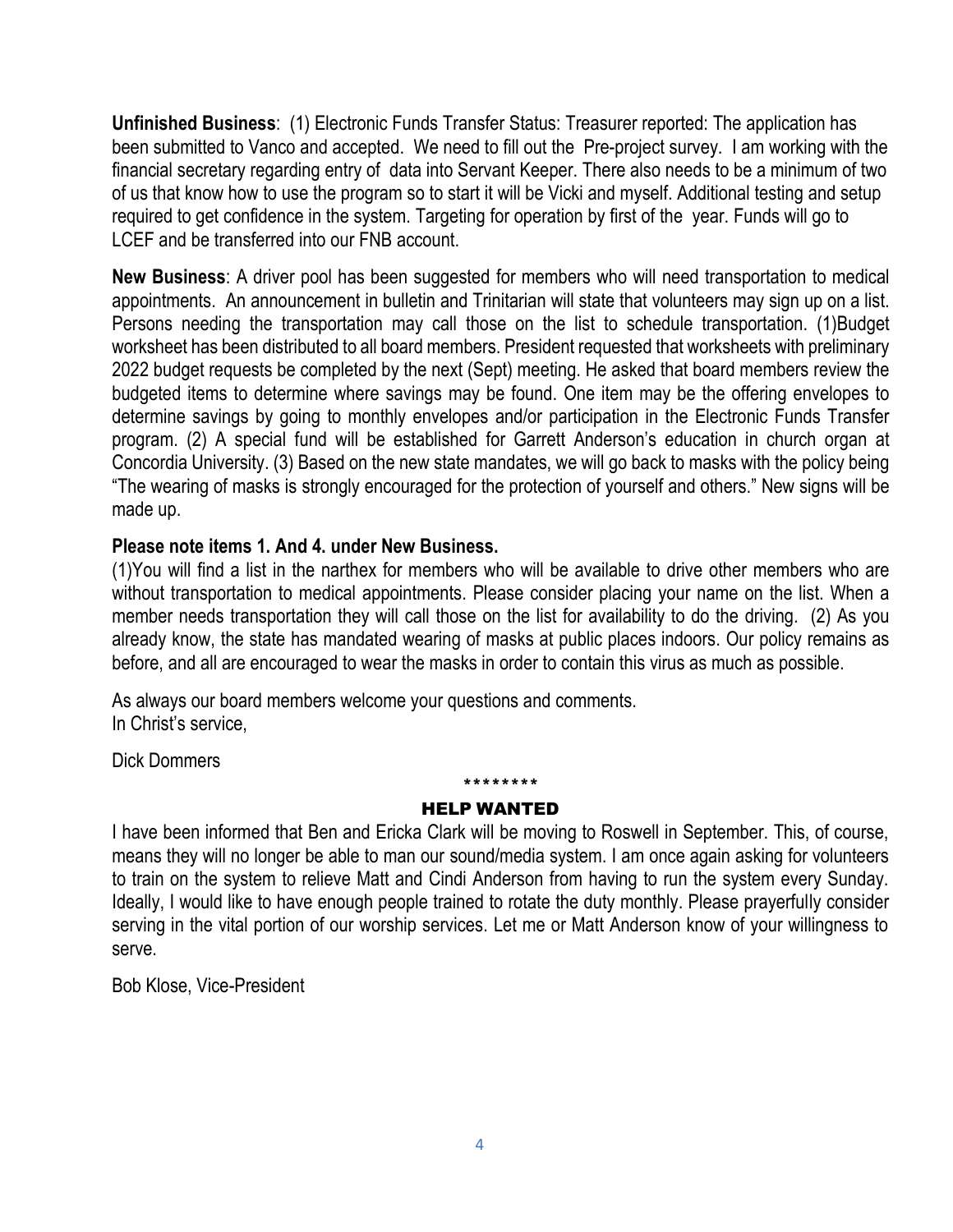## **STEWARDSHIP**

At the end of the first of his chapters on the virtue of faith in *Mere Christianity*, C.S. Lewis provides a helpful reminder, by way of analogy, for the foundation of stewardship. He wrote:

"Every faculty you have, your power of thinking or of moving your limbs from moment to moment, is given you by God. If you devoted every moment of your whole life exclusively to His service you could not give Him anything that was not in a sense His own already. So then, when we talk of a man doing anything for God or giving anything to God, I will tell you what it is really like. It is like a small child going to its father and saying, 'Daddy, give me sixpence to buy you a birthday present.' Of course, the father does, and he is pleased with the child's present. It is all very nice and proper, but only an idiot would think that the father is sixpence to the good on the transaction. When a man has made these two discoveries God can really get to work. It is after this that real life begins. (128–129)."

This is the first thing we are given to confess about stewardship, and it has to do with ownership. God owns everything, and we are simply managers – stewards – acting on His behalf. This is true not only of all that we have in this life (Deut. 8:17–18) but also all that we are in this life (1 Cor. 6:20).

The rest flows from here. Since we are stewards, or managers, of what belongs to God, entrusted to make use of it according to His will, there is an expectation of responsibility and accountability. For the Lord said, "Everyone to whom much was given, of him much will be required, and from him to whom they entrusted much, they will demand the more" (Luke 12:48b). And from this comes blessing and reward: "Well done, good and faithful servant. You have been faithful over a little; I will set you over much. Enter into the joy of your master" (Matt. 25:21).

We have everything we need to support this body and life from our God's fatherly divine goodness and mercy, without any merit or worthiness in us. We have everything we need for our spiritual life also from His merciful hands. On account of the sacrifice of His Son, our Lord Jesus, through the preaching of the gospel and the administration of the sacraments, we have the forgiveness of sins, eternal life, and everlasting salvation delivered to us with absolute certainty that it is ours – not as stewards but as sons (Gal. 4:1–7). Let us then, as His own sons, press all that He gives to us into the service of His church and to His glory.

Sandy Klose, Stewardship Chair

# \*\*\*\*\*\*\*\* EVANGELISM

"The sting of death and sense of God's judgment are horrible punishments on those who have no faith in Christ as their Savior. They face, at the end of their life, only the prospect of an unknown future, or a terrifying vision of eternal damnation. However, the death of a Christian is not death in as full a sense as it is for the non-Christian. For the Christian, eternal life and joy follows death, for our Lord Jesus Christ is the One who walks with them through the 'valley of the shadow of death' (Ps.23)." Do you fully understand what the Bible and the church teach us about death and dying? Are you confused about how things happen with your spirit and your body after you die? Do your friends and loved ones know the truth about death and dying? Perhaps you need a refresher course? If any of the preceding questions leave you wondering, then you need to read **Septembers Tract of The Month**, **What About Death and Dying?** This tract answers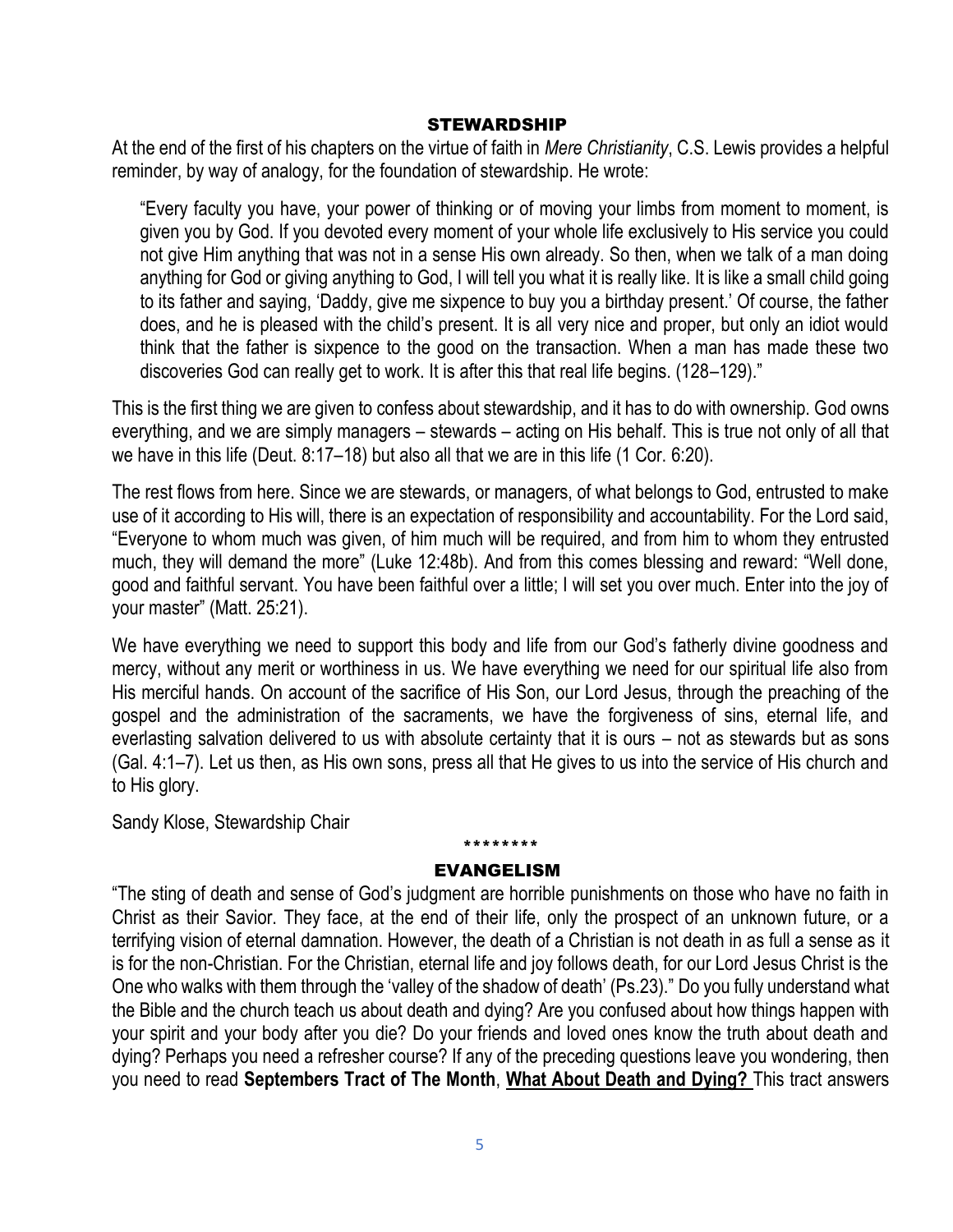questions such as What is death? Is Death Natural? What will happen after we die? And much more! It's very interesting. Check it out!

I don't have a lot to report this month. We have some projects that have been started but not completed. Hopefully there will be more to report in October.

Meanwhile, if anyone has any ideas or suggestions about projects you'd like to see done or groups you would like to see the church and Evangelism support, please let me know. You can talk to me at church, leave a message in my box, or call me at 575-430-1383. (If I don't answer, be sure to leave a message and callback #!)

In closing, I would seek to encourage everyone to be an Evangelist! Think about all of our brothers and sisters in this life that do not know Christ, who will die to the sting of death and God's judgement. You could be the only person they know or meet that could tell them the good news of Christ! Please consider the following and insert your name where it says me.

**1 Corinthians 1:17** - For Christ did not send me to baptize, but to preach the gospel—not with wisdom and eloquence, lest the cross of Christ be emptied of its power. (Let preach not mean preach but rather tell. Tell of the gospel. We can all tell of the gospel and if not, we have Bible study classes so you can learn and grow as a Christian.)

In Christ's service, Cheryl Sandenaw, Evangelism Chairman

# LWML

\*\*\*\*\*\*\*\*

# **PRAISES to our God giving him the Honor and the Glory for a successful Rummage Sale!!**

A Huge THANK YOU to All that contributed their treasures, and TIME to help clear out the storage areas, sort, price, clean, Pickup/deliver items, work at the sale, and the packing and cleanup afterwards. We raised \$3,100 for this years' operating funds for LWML Missions and Mites.

# **EVENTS**

**SECRETARY:** Sue Kelly has agreed to take the Secretary position on the LWML Board. Thank you Sue & Welcome!!

**SATURDAY MEETING DATES:** Pastor has asked if our meetings can be the 3rd Saturday of the month because he is President of his water board, and they meet the 2nd Saturday. Then he would have the option of attending. Our first LWML gathering will be Saturday, September 18th at 10a.m. NOTE: I will be gone Sept.11th to attend the LWML RMD Ladies Retreat in CO.

**FALL RALLY:** Our Zone Fall Rally will be Oct. 9 (date chosen by Zone President). Trinity LWML will be hosting and provide a meal. So be thinking of ideas for what meal to serve.

**LWML SUNDAY:** October 10th was picked for LWML Sunday. Go on line and see if anyone wants to do the banner. Let me know. There will be a sign-up for serving at the September meeting.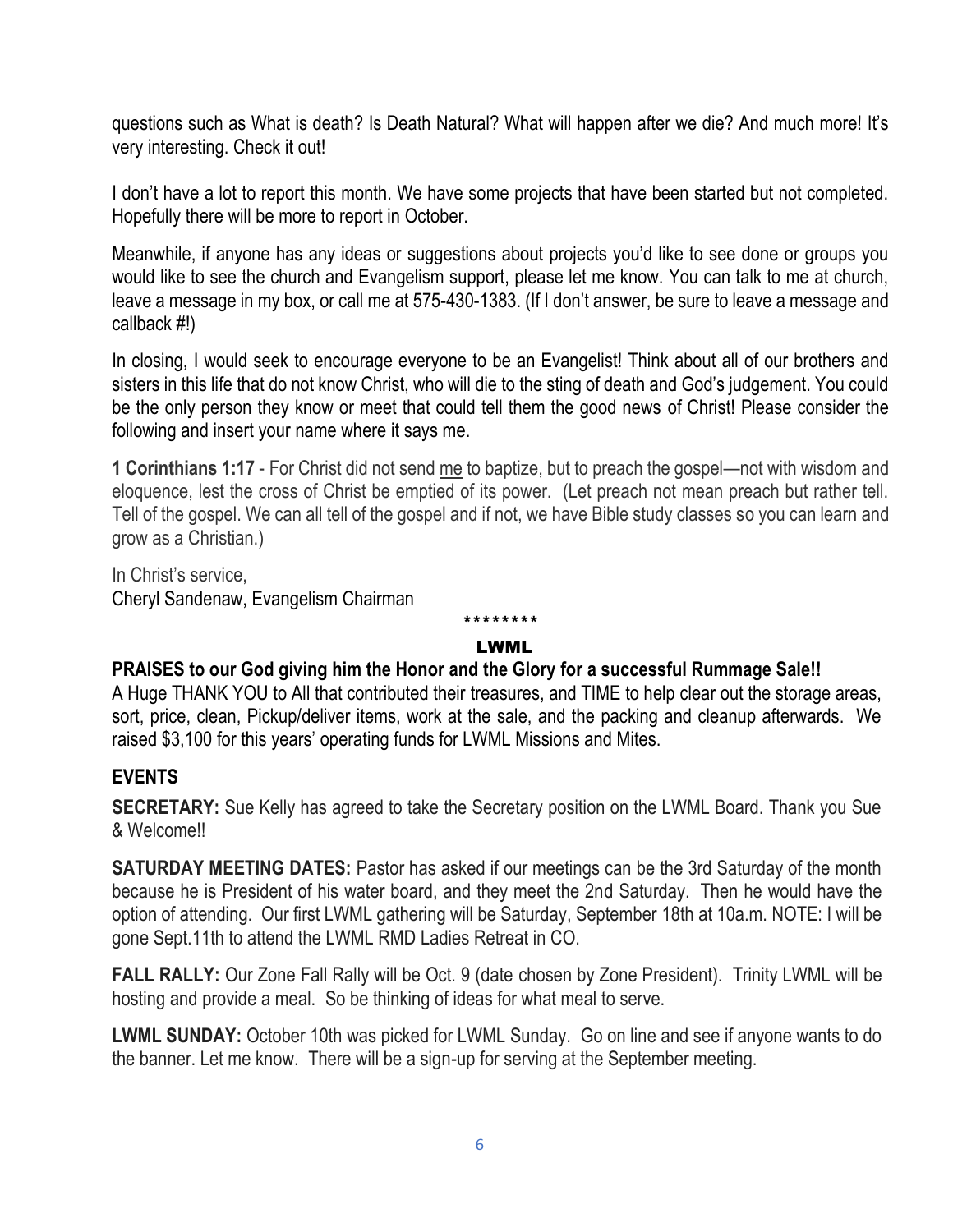**ANNUAL CALENDAR:** I will be working on pulling our annual events calendar together. Any ideas for new projects or events? Please let me know. Let me know if you are willing to be a hostess for a meeting. All this will also be discussed at September meeting

**THE DISTRICT CONVENTION – June 2022:** It is not to early to be thinking of attending our district convention in Albuquerque June 3rd. They will be also looking for and asking for volunteers to help with this event.

**DISTRICT MISSION GRANTS 2020-2022: Bringing Christ's Light to Those Living in Darkness — Lutheran Braille Workers -\$8,000** Lutheran Braille Workers is prayerfully requesting a grant to offset the costs within the Ministry Production Centers across the United States, to explore the opening of new Ministry Production Centers primarily within the Rocky Mountain District, and to assist with production costs nationally. These funds would help with the production of over 1,000 volumes of materials in Braille, Specialized Large Print and Audio formats, and will help thousands of people world-wide know about Jesus in a manner which serves their needs.

**NATIONAL MISSION GRANTS 2021-2023: #1 - Deaconess Ministry Dakota Boys and Girls Ranch — \$81,680 -** Matthew 25:40 assures us that whenever we serve the "least of these brothers and sisters" of Christ, we are serving the Lord. The healing ministry of the Dakota Boys and Girls Ranch creates an eternal, life-giving impact in the lives of children age 10–18 who face unimaginable abuse, neglect, and trauma — truly "the least of these." This is especially true for female children who have been victimized by male figures, resulting in trust-related issues that are hopelessly difficult for a child to bridge. The specialized ministry of a deaconess bridges this gap with the transformational care of Christ, helping both young girls and boys.

**#2 - Healing the Invisible Wounds of War through Horses Spirit Warrior, Central Maine — \$95,000** Maine is among the list of "least churched" states in the nation. It has only three LCMS churches in the entire state and has only five Veteran Administration Chaplains. Deaconess Kim Slininger was called to Hope Lutheran Church to reach out to the extensive veteran and military community in the Bangor area. Deaconess Kim is herself a disabled veteran, and the Spirit Warrior program is an extension of her ministry. Spirit Warrior is a program that addresses the need to provide pastoral/diaconal care using horses, to those who have stood in the face of evil and have returned. Current traditional therapy does not address the care of the spirit. Many veterans/service members want to connect with God and theological discussions take place while caring for the horses. This grant will provide funding for 58 veterans to go through the program.

You can get all kinds of information, resources, bible studies, devotions, support by going to the LWML website: LWMLRMD.org.

by Yvonne Steeby, Trinity LWML President **Any questions? Contact Yvonne, Bev, Hannah, Christine, Sue, or Cyndi H.** *LWML On The Go,* **is available through your podcast provider, at lwml.org, and on the LWML App.**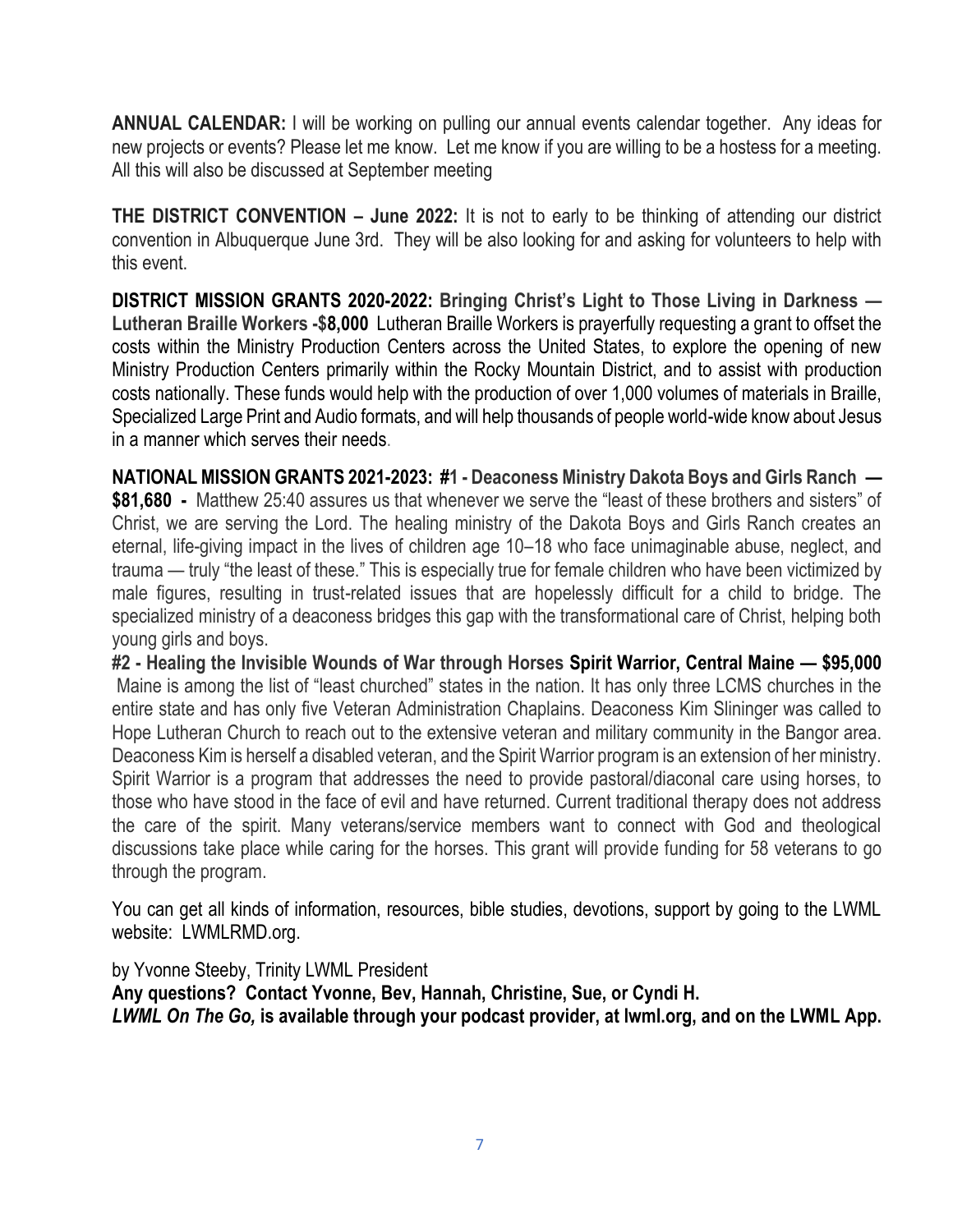## ADULT CHOIR

Anyone interested in singing? We would like to get the choir up and running again. We need your voice! We need sopranos, altos, tenors, and basses. We need all voices! If you can carry a tune we want you!! You don't have to know how to read music. We will teach you your part. If you are interested in singing in the choir, please let me know! Cheryl Sandenaw, Choir Director (1-575-430- 1383.)

\*\*\*\*\*\*\*\*

# WATCH YOURSELF GO BY

From The Book by Edward Kuhlmann, *This Day Magazine, 1952*

# GOD MAKE ME BIG

*Each night my bonny, sturdy little lad Persists in adding to his "Now I lay me Down to sleep' this earnest, wistful Plea: "God, make me big!" And I, his mother, with a greater need, Do echo in a humbled, contrite heart: "God, make ME big!"* 

As we look out of the window each morning, and the long shadows of a newly dawning day lie softly upon terrace and street, I cannot think of more fitting prayer to breathe that this bit of Lee Spencer's verse, "God, make me big!" What thought-freighted lines they are – talismans of great good if we will make each day's tasks conform to the fine ideal they express!

"God, make me big!" In our littleness of soul we so ofter are ready to content ourselves with little things, and in our relations with others how often petty motives and narrow horizons dwarf our deeds to Tom Thumb size! "God, make me big!" In almost every direction the Christian's eye may look – to faith, to service, to uncounted other things – this cry from the heart of a child should well up from the inmost chamber of our soul, "God, make me big!" However, the narrow compass allotted to this "musing" makes it imperative to limit the scope of this prayer to just one thing. Here it is: God, make be big – in magnanimity!"

Magnanimity – my dictionary defines it as "The quality of being generous in treating or judging others." How far we fall short of this! Rather, in its stead, we ofttimes cultivate a capacity for carrying grudges; we collect resentments; we cherish insults and magnify them by long brooding over them. We remember every discourtesy and every bit of gratitude of which we have been the victims and allow them to grow into bitterness of heart. And by this process of letting the sun go down upon our wrath we debase ourselves into a condition of soul of which Booker T. Washington speaks in these words: "I resolved that I would permit no man to narrow and degrade my soul by making me hate him."

"Watch Yourself Go By" to be c*ontinued in October's newsletter*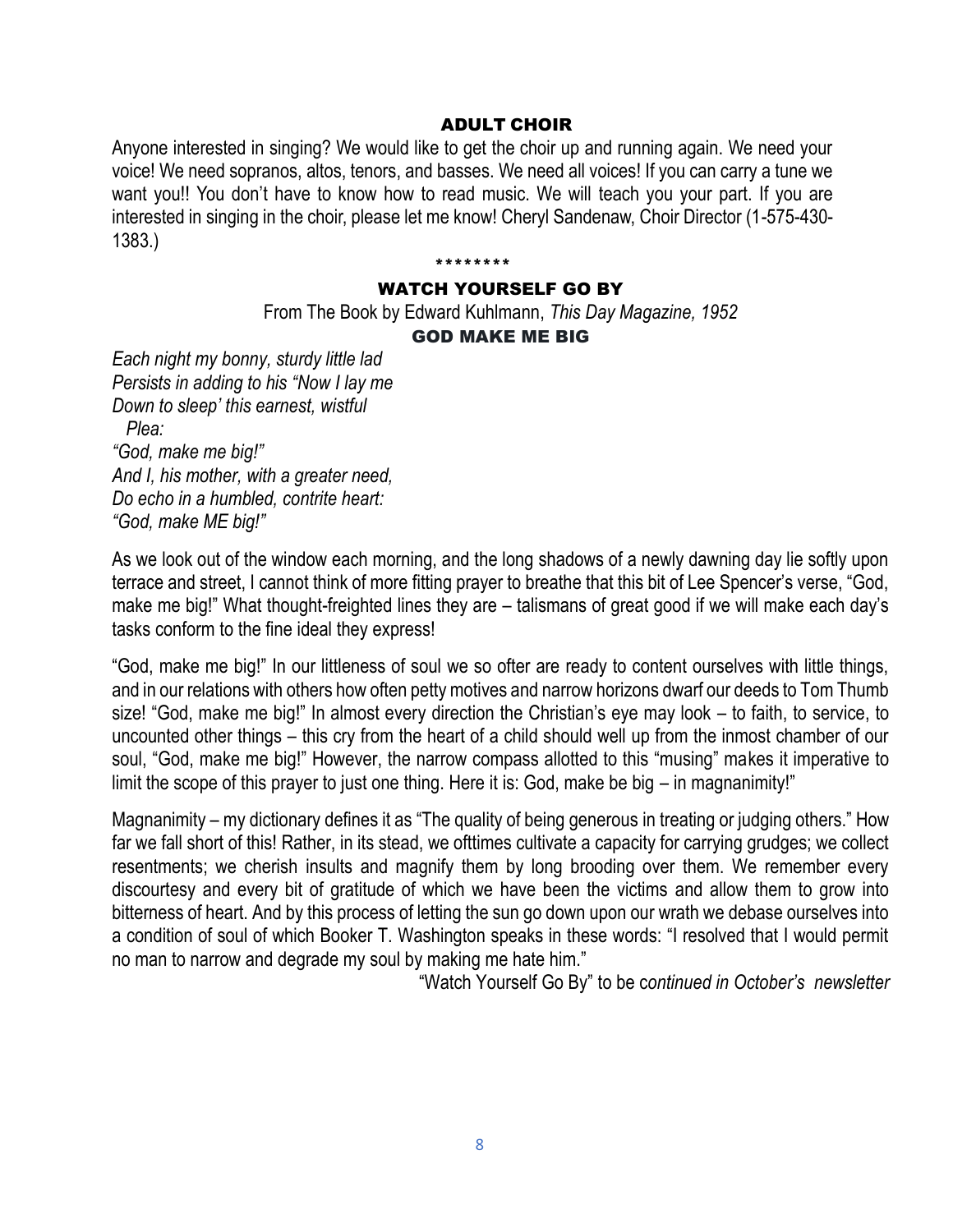#### LONG-TERM PRAYERS

Eric Bell, **Kay Burger,** Michael Burger, Red Chesbro, Carol Collins, Mike Debaar, Paul Douglas Christopher Douglas, Ashton Flaco, Emma Heithold, Ruth Fogelman, **Kristi & John Humphrey,** Pastor Krohn, Ty Landt, Eva Luevano, Betsy Miller, Pastor Shelby Moon, Emiclio Mutis, Cindy Oberling, Mary Palmos, Margaret Romero, Carol Schultz, Jessie Sharrett, Justin Tice, Marlea Turnbull, Rhiann Williams \*\*\*

#### \*\*\*\*\*\*\*\*

#### LABORING FOR THE LORD

For many people, the pandemic redefined work, with more employees logging hours from a home office — or kitchen table. Boundaries between job and personal life blurred, as did any sense of being "off duty." Most of us prefer clear divisions between our tasks and time. While such separations may help with scheduling, they are artificial human constructs. "*Whatever* your task," says Colossians 3:23 (NRSV, emphasis added) — whether in public or private, family or job, spiritual or worldly activities — "put yourselves into it as done for the Lord." Verse 17 tells us to "do everything" in Jesus' name, "giving thanks to God the Father through him."

That means even work and worship interlock. As Rick Warren writes, "Work becomes worship when you dedicate it to God and perform it with an awareness of his presence."